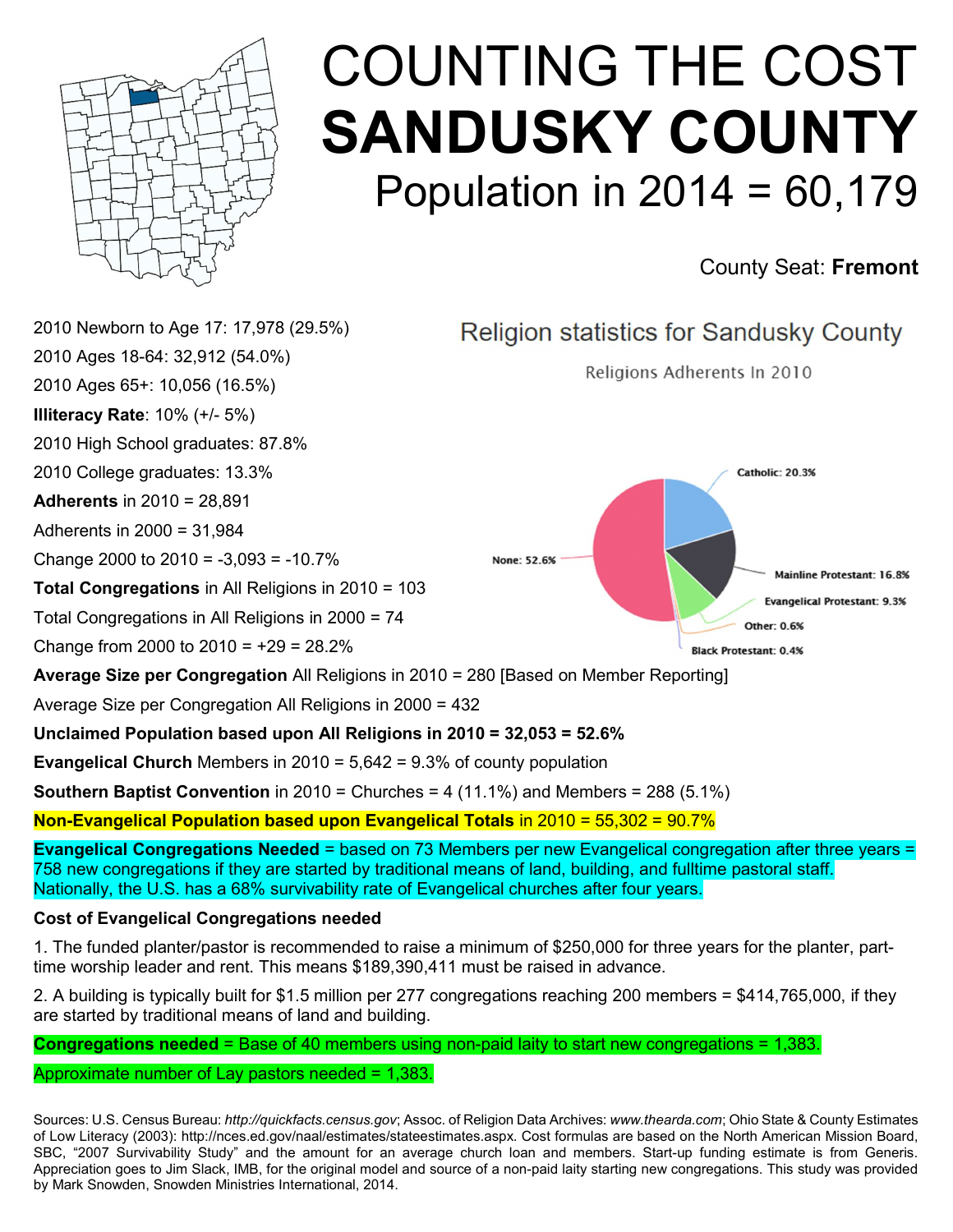

# COUNTING THE COST SENECA COUNTY Population in 2014 = 55,669

County Seat: Tiffin

| <b>Southern Baptist Convention</b> in 2010 = Churches = $2(6.9\%)$ and Members = 178 (6.1%)  |                                                                                   |  |
|----------------------------------------------------------------------------------------------|-----------------------------------------------------------------------------------|--|
| <b>Evangelical Church</b> Members in $2010 = 2,929 = 5.2\%$ of county population             |                                                                                   |  |
| Unclaimed Population based upon All Religions in 2010 = 25,989 = 45.8%                       |                                                                                   |  |
| Average Size per Congregation All Religions in 2000 = 456                                    |                                                                                   |  |
| <b>Average Size per Congregation</b> All Religions in 2010 = 366 [Based on Member Reporting] |                                                                                   |  |
| Change from 2000 to $2010 = -1 = -1.2\%$                                                     | <b>Evangelical Protestant: 5.2%</b>                                               |  |
| Total Congregations in All Religions in 2000 = 85                                            | Other: 0.4%<br><b>Black Protestant: 1.0%</b><br><b>Mainline Protestant: 14.5%</b> |  |
| Total Congregations in All Religions in 2010 = 84                                            |                                                                                   |  |
| Change 2000 to $2010 = -7,963 = -25.9\%$                                                     |                                                                                   |  |
| Adherents in 2000 = 38,719                                                                   |                                                                                   |  |
| <b>Adherents</b> in $2010 = 30,756$                                                          | None: 45.8%                                                                       |  |
| 2010 College graduates: 15.7%                                                                | <b>Catholic: 33.1%</b>                                                            |  |
| 2010 High School graduates: 88.6%                                                            |                                                                                   |  |
| <b>Illiteracy Rate: <math>10\%</math> (+/- 5%)</b>                                           |                                                                                   |  |
| 2010 Ages 65+: 8,966 (15.8%)                                                                 |                                                                                   |  |
| 2010 Ages 18-64: 31,834 (56.1%)                                                              | Religions Adherents In 2010                                                       |  |
| 2010 Newborn to Age 17: 15,945 (28.1%)                                                       | Religion statistics for Seneca County                                             |  |
|                                                                                              |                                                                                   |  |

Non-Evangelical Population based upon Evangelical Totals in 2010 = 53,816 = 94.8%

Evangelical Congregations Needed = based on 73 Members per new Evangelical congregation after three years = 737 new congregations if they are started by traditional means of land, building, and fulltime pastoral staff. Nationally, the U.S. has a 68% survivability rate of Evangelical churches after four years.

### Cost of Evangelical Congregations needed

1. The funded planter/pastor is recommended to raise a minimum of \$250,000 for three years for the planter, parttime worship leader and rent. This means \$184,301,370 must be raised in advance.

2. A building is typically built for \$1.5 million per 269 congregations reaching 200 members = \$403,620,000, if they are started by traditional means of land and building.

Congregations needed = Base of 40 members using non-paid laity to start new congregations = 1,345.

Approximate number of Lay pastors needed = 1,345.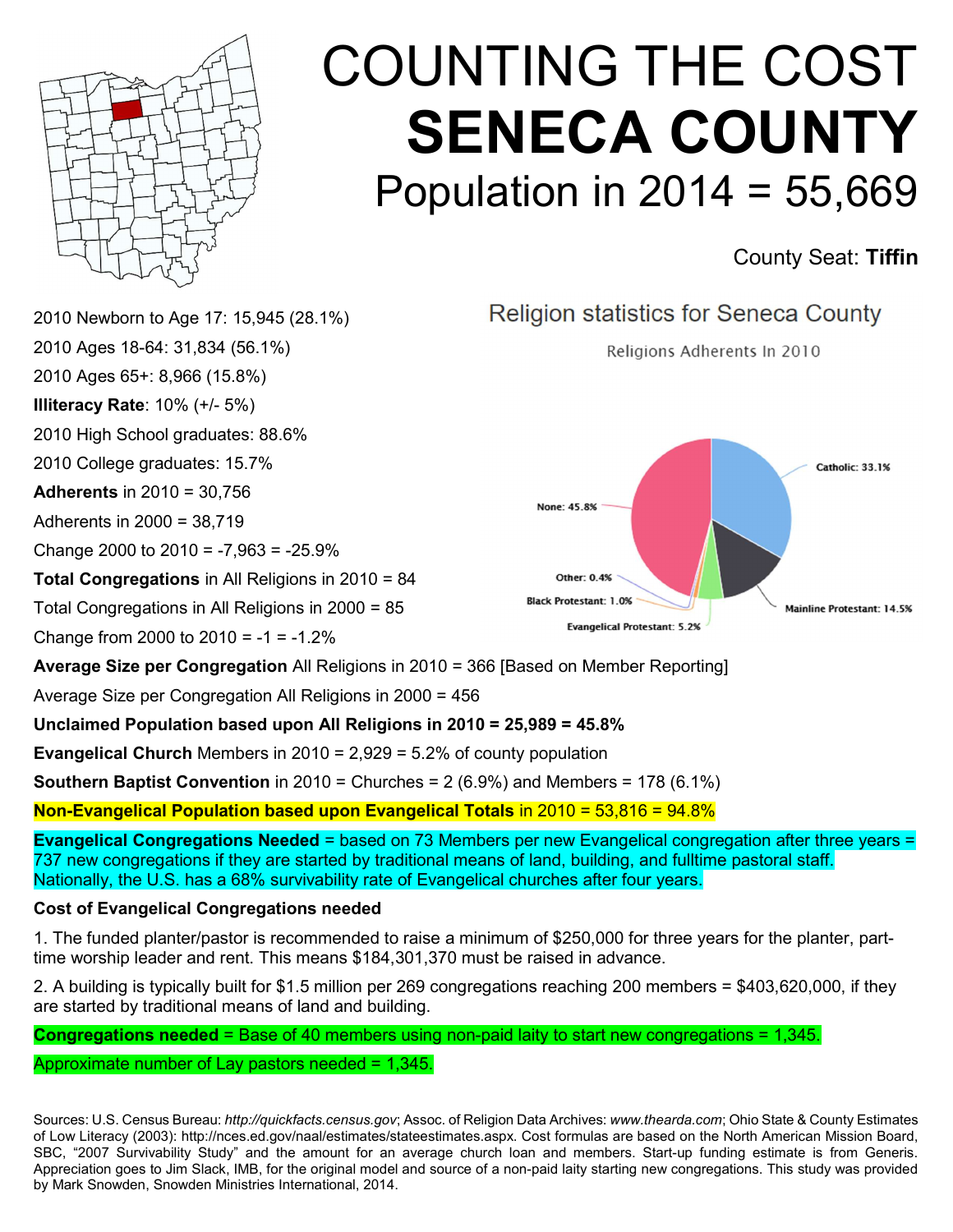

## COUNTING THE COST ERIE COUNTY Population in 2014 = 75,828

### County Seat: Sandusky



Unclaimed Population based upon All Religions in 2010 = 34,157 = 44.3%

**Evangelical Church** Members in  $2010 = 9,836 = 12.8%$  of county population

**Southern Baptist Convention** in 2010 = Churches =  $5(10.4\%)$  and Members =  $1,111(11.3\%)$ 

Non-Evangelical Population based upon Evangelical Totals in 2010 = 67,243 = 87.2%

Evangelical Congregations Needed = based on 73 Members per new Evangelical congregation after three years = 921 new congregations if they are started by traditional means of land, building, and fulltime pastoral staff. Nationally, the U.S. has a 68% survivability rate of Evangelical churches after four years.

#### Cost of Evangelical Congregations needed

1. The funded planter/pastor is recommended to raise a minimum of \$250,000 for three years for the planter, part-time worship leader and rent. This means \$230,284,247 must be raised in advance.

2. A building is typically built for \$1.5 million per 336 congregations reaching 200 members = \$504,322,500, if they are started by traditional means of land and building.

Congregations needed = Base of 40 members using non-paid laity to start new congregations = 1,681.

Approximate number of Lay pastors needed = 1,681.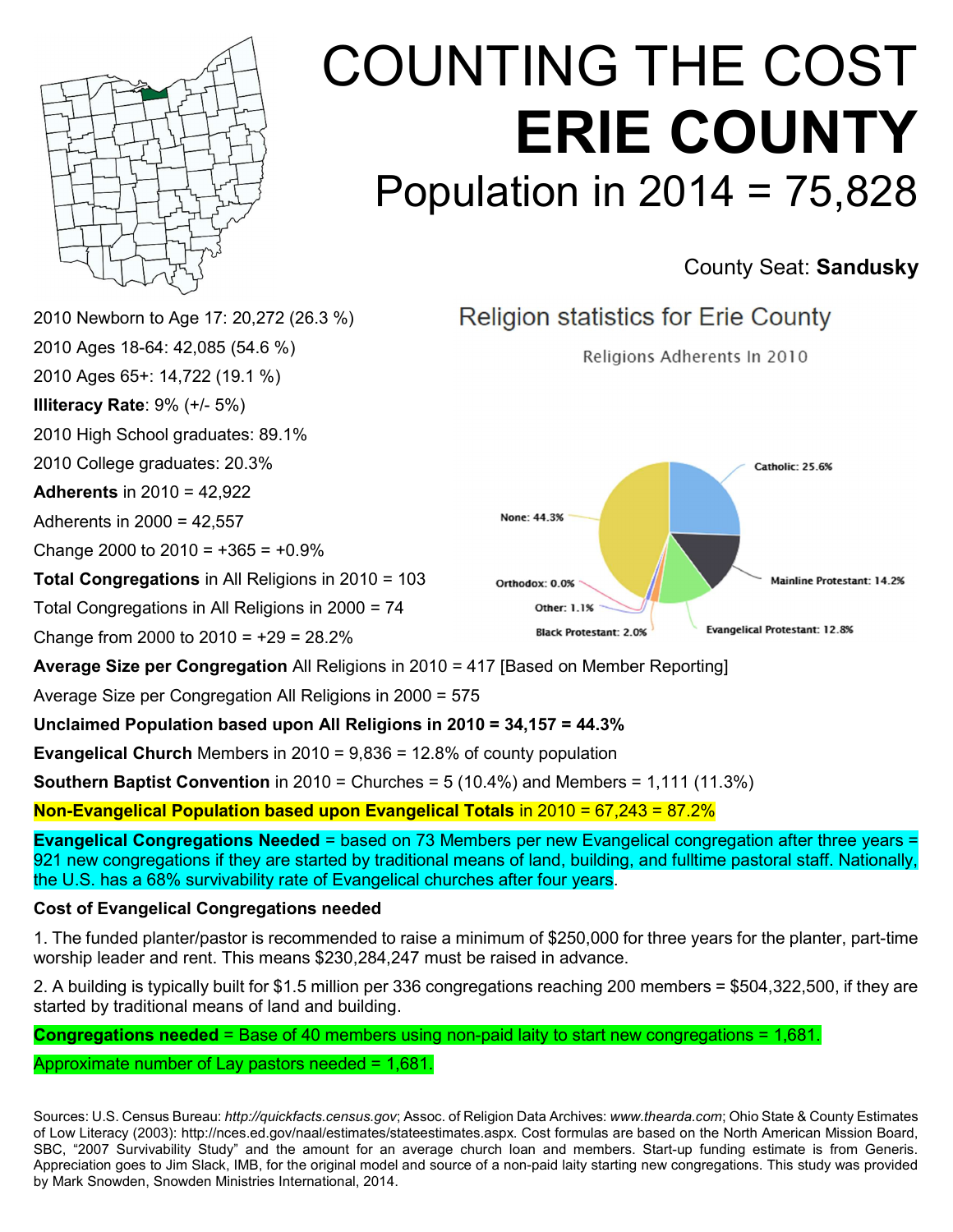

# COUNTING THE COST HURON COUNTY Population in 2014 = 58,714

### County Seat: Norwalk



**Southern Baptist Convention** in 2010 = Churches =  $3(6.1\%)$  and Members =  $667(11.0\%)$ 

Non-Evangelical Population based upon Evangelical Totals in 2010 = 53,547 = 89.8%

Evangelical Congregations Needed = based on 73 Members per new Evangelical congregation after three years = 734 new congregations if they are started by traditional means of land, building, and fulltime pastoral staff. Nationally, the U.S. has a 68% survivability rate of Evangelical churches after four years.

#### Cost of Evangelical Congregations needed

1. The funded planter/pastor is recommended to raise a minimum of \$250,000 for three years for the planter, part-time worship leader and rent. This means \$183,380,137 must be raised in advance.

2. A building is typically built for \$1.5 million per 268 congregations reaching 200 members = \$401,602,500, if they are started by traditional means of land and building.

Congregations needed = Base of 40 members using non-paid laity to start new congregations = 1,339.

Approximate number of Lay pastors needed = 1,339.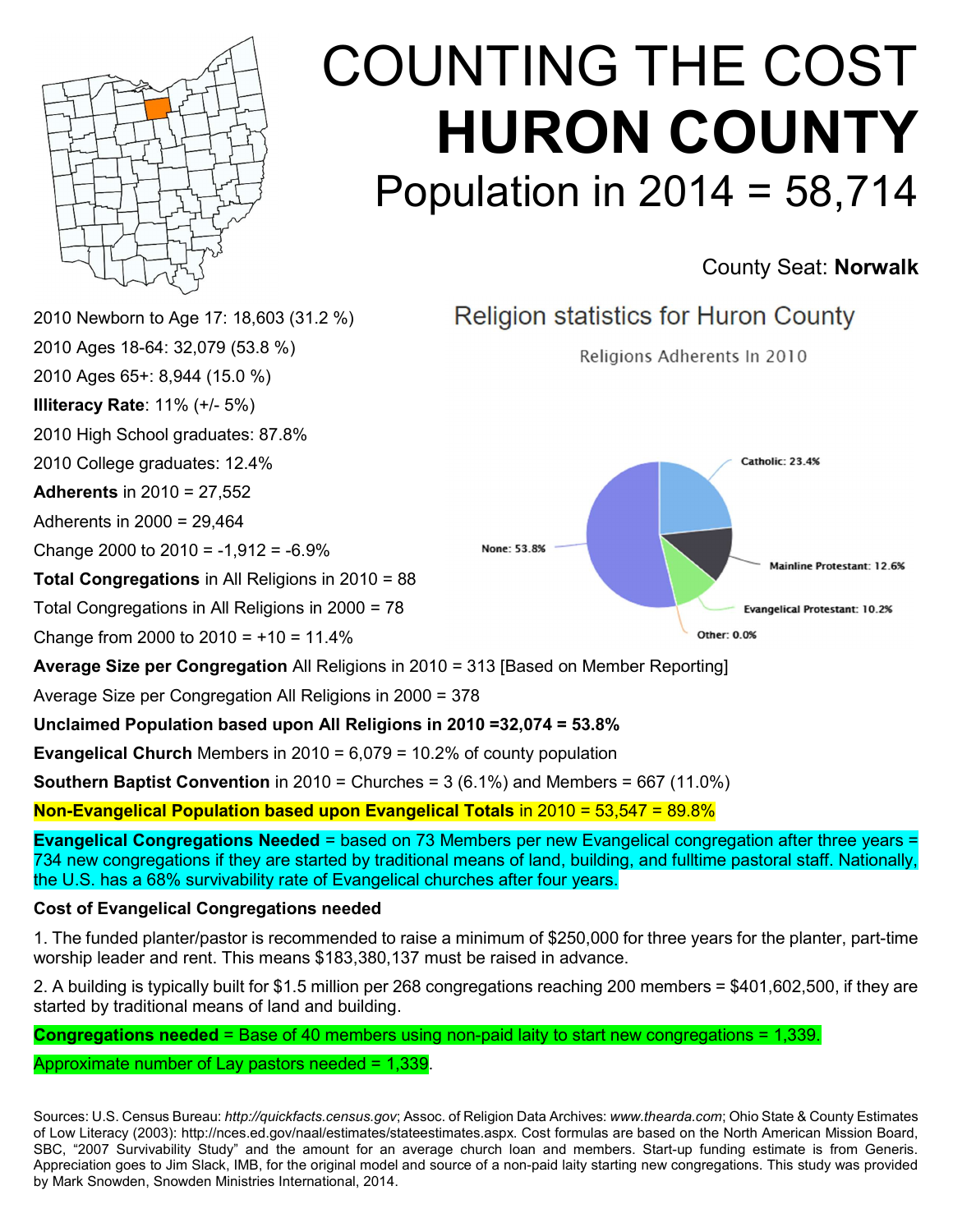

# COUNTING THE COST LORAIN COUNTY Population in 2014 = 304,216

County Seat: Elyria



Evangelical Congregations Needed = based on 73 Members per new Evangelical congregation after three years = 3,657 new congregations if they are started by traditional means of land, building, and fulltime pastoral staff. Nationally, the U.S. has a 68% survivability rate of Evangelical churches after four years.

#### Cost of Evangelical Congregations needed

1. The funded planter/pastor is recommended to raise a minimum of \$250,000 for three years for the planter, part-time worship leader and rent. This means \$914,349,315 must be raised in advance.

2. A building is typically built for \$1.5 million per 1,335 congregations reaching 200 members = \$2,002,425,000, if they are started by traditional means of land and building.

Congregations needed = Base of 40 members using non-paid laity to start new congregations = 6,675.

#### Approximate number of Lay pastors needed  $= 6.675$ .